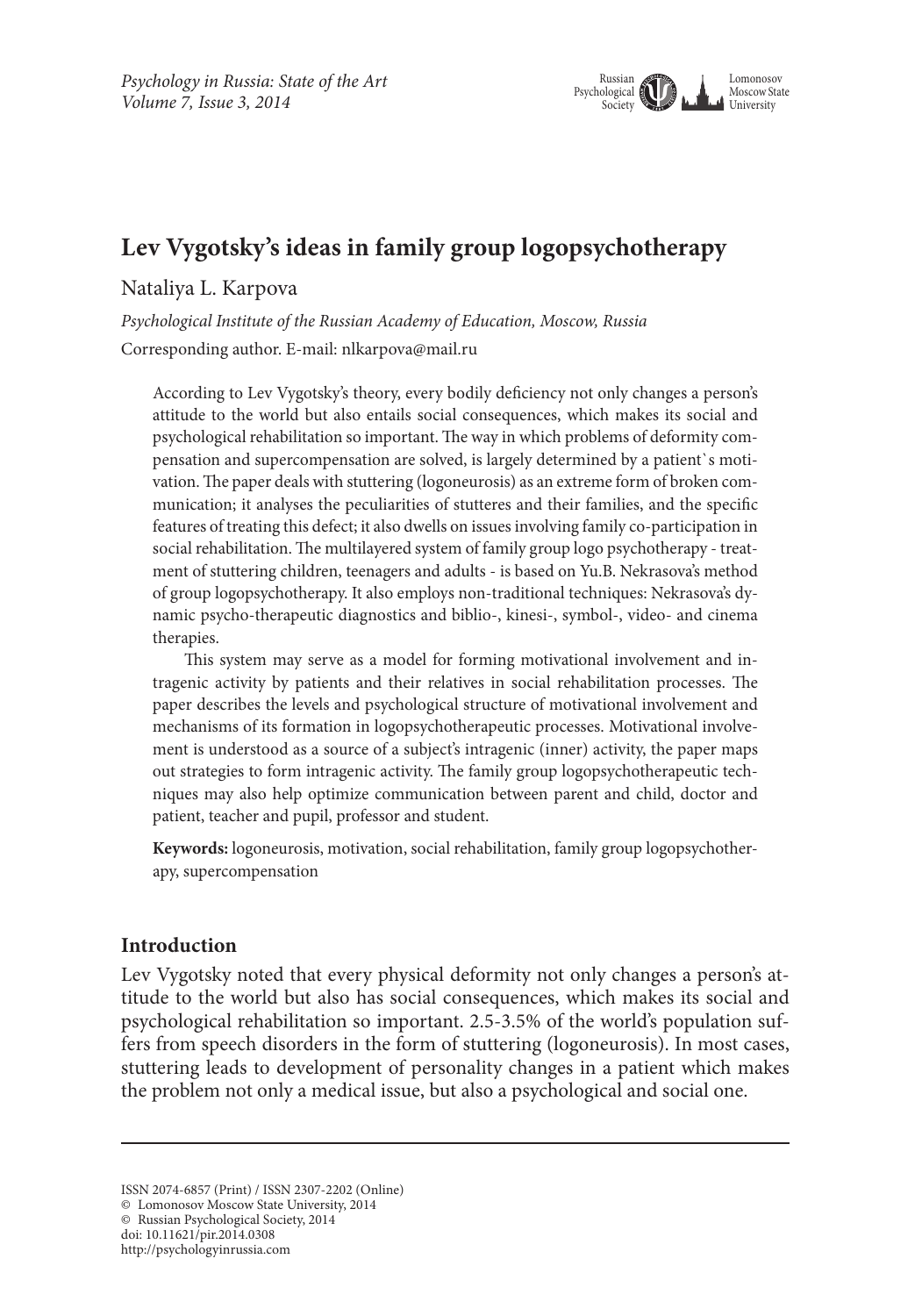From the early 1960s Yulia Nekrasova, as a speech therapist and later on as a psychologist, began to elaborate a technique of group logopsychotherapy for stuttering adolescents and adults aged 14-40 on the basis of the emotional and stress therapy by Doctor K.M. Dubrovsky, who used a suffering person's internal psychological resources.

In addressing the problem of broken speech communication through organization of intensive multifaceted speech communication we base ourselves on Vygotsky's theory of supercompensation as the highest degree of compensating an individual's physical, psychological and personal deficiencies. It is a "paradoxic organic process which transforms disease into super-health, weakness into strength, poisoning into immunity… vaccination of super health through disease, rising to a new height through overcoming dangers (Vygotsky, 1983, V.5, рр. 34-35).

Since the late 1980s we have been developing Nekrasova's technique in the direction of family group logopsychotherapy for stutterers aged 7-45. Alongside with patients every stage of social rehabilitation actively involves their parents and relatives who creatively acquire the biblio-, kinezy-, and art therapies. It corresponds to Vygotsky s idea that children with various health problems should not be brought up and taught solely in specialized institutions. An isolated environment only sharpens a child's focus on its deficiency and generates certain character traits that are bound to hamper its adaptation in an open social medium (ibid., p. 41).

#### *Stuttering and stutteres*

We understand stuttering as an extreme form of broken communication. Patients who come to us for treatment, can be described as individuals with a highly sensitive attitude towards the issues of communication and recovery, acute emotional suffering from their stutter and, as a result of it, they all display a high level of dissatisfaction with their self-actualization. Many of them blame their failures on their stutter (speech impediment) which only serves to emphasize the psychological aspect of stuttering.

The main psychological mechanism of stuttering is inability to change one's pathological psychic state in a speech communication situation. This pathological state includes the following three complex processes: firstly, a patient can hear his defective speech, secondly, he feels his muscular tension, and, thirdly, he sees himself as a failure through the eyes of people around him. As a result, the patient deprives himself of the opportunity to freely change his psychic state. An analysis of stutterers' self-reports about their perception of the disease showed them to resort to an iceberg metaphor, where speech is the tip of the iceberg, whereas the greater part of it, i.e. a stuttering individual's problems, remains hidden under the water (Nekrasova, 1992, 2006). With time these impediments come to be supported by their close family circle as they parents and relations tend only to exacerbate it.

A study by Polish psychologist B. Adamchyk suggests that a mere 10% of stutterers have a strong motivation for recovery and willingness to exert much effort during their treatment. Most patients rapidly discontinue their speech therapy lessons, and with time put up with their handicap, or tend to shift the burden of their own personal problems which they see related to their speech impediment, onto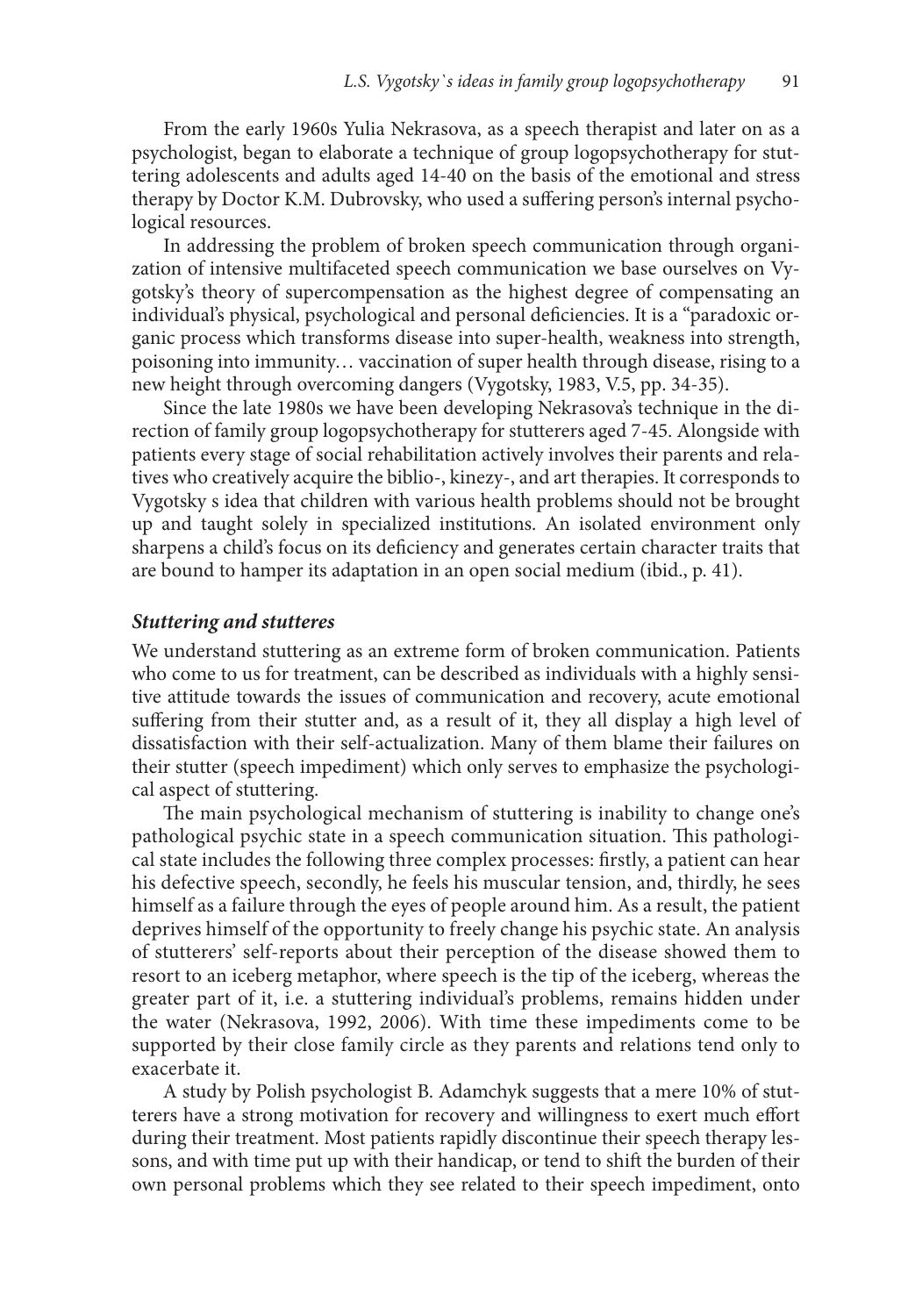their doctor's shoulder. As British psychotherapists L.Rustin and A. Kurn (ХХП World Congress, 1992) suggest in their study, some stutterers are convinced of their unresponsiveness to treatment while others use their speech impediment both for defense and offense to hurt others. While emphasizing the need to be constantly cognizant of a patient's true goal, Rustin and Kurn say that a stutterer wants his therapist to exhibit affection, consideration, understanding, confidentiality, and even expects their doctor to accept his problems as one's own. But the latter is only supposed to provide aid and support instead of making decisions on his patient's behalf.

The above specific features of this particular patient category point to the fact that before embarking upon a course of active treatment it is necessary to create in patients and his relatives a strong motivation for achieving success in an effort to overcome the deficiency, in other words, they should be brought to reconsider their attitude toward their impediment, treatment and self-awareness in the process to secure as much inclusion as possible.

First and foremost, speech disorders in logoneurosis manifest themselves in communication situations of great importance to the patient and in the majority of cases lead to profound personality changes. Research into the motivational aspect of logoneurosis suggests antagonism between a stutterer's level of aspiration and his adaptive capabilities, which leads to the justification of his low in-group and infamily status, since all his life problems get focused on his speech impairment.

# *Family members' participation in social rehabilitation*

In viewing the social rehabilitation process as a whole it is necessary not only to rehabilitate a patient himself but also to include his immediate environment, i.e. his parents and relatives, in this process. To increase the effectiveness of a social rehabilitation process among stuttering patients we analyzed their interfamilial relationships and identified a number of the personality peculiarities and speech behaviors of the patients' parents; we singled out some of their characteristic features that support or aggravate their stuttering and we also analyzed the degree of their interest in the results of the treatment.

Many years of practice in speech neurosis therapy have shown that:

- a) Disharmony in family relations (between parents and children, husband and wife, etc.), which has been normally left out of consideration, serves only to further aggravate the speech deficiency and a patient's subjective perception of it;
- b) If allowed to go unchanged, the pathological nature of the family relations proves to be a brake on the remediation process during therapeutic group classes;
- c) Completion of the treatment course is likely to trigger off a relapse of stuttering.

It is the profound motivational personality inclusion of both sides (patient and family members) in the ongoing therapy that constitutes a sine qua non condition for overcoming logoneurosis as a systemic disorder not only in speech but also in interpersonal communication.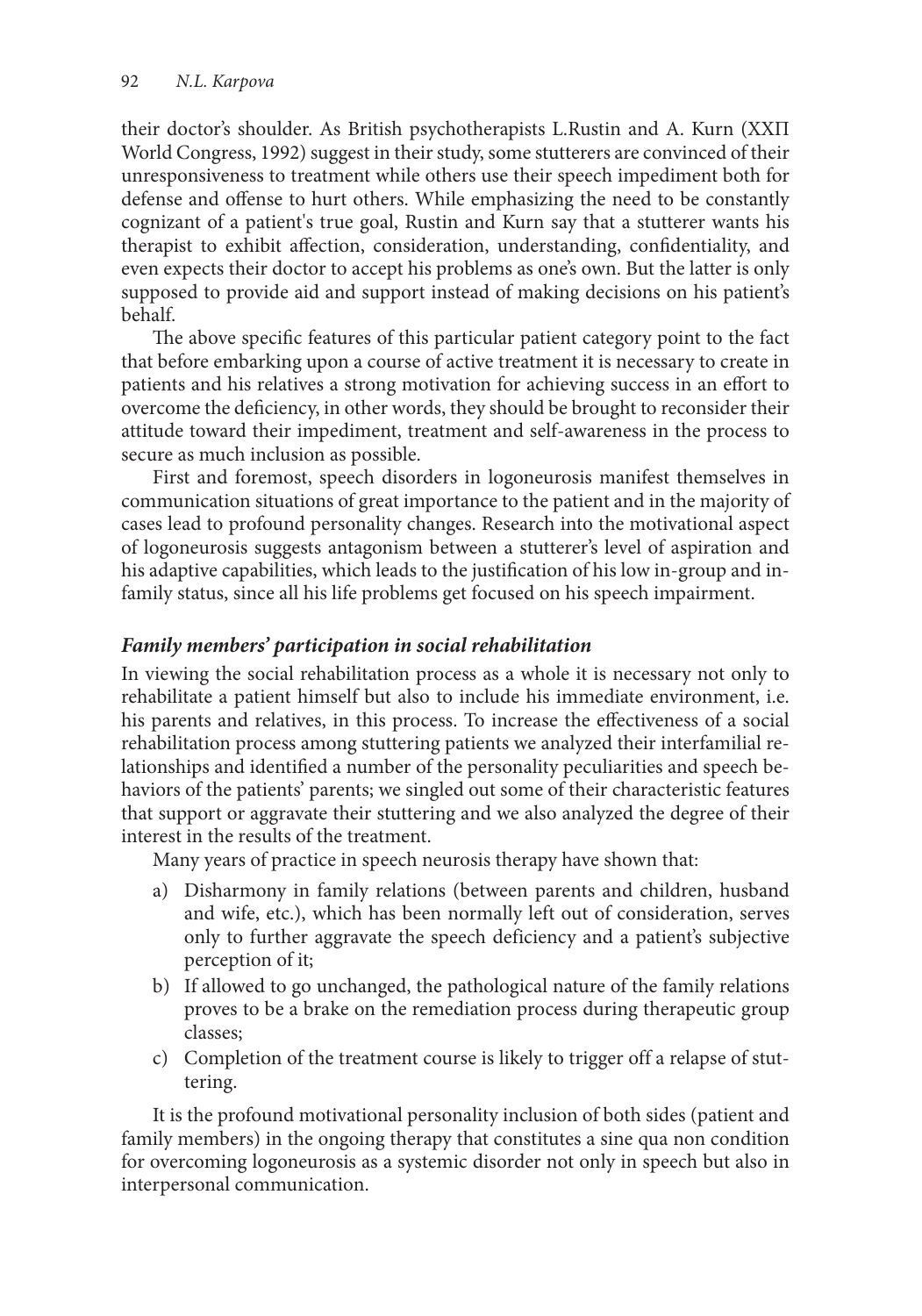System of family group logopsychotherapy

The system of family group logopsychotherapy consists of four stages: a propaedeutic one, a séance of emotion-stress psychotherapy, active family group logopsychotherapy and control supportive logopsychotherapy.

**Stage I** (propaedeutics) lasts at least six months and is built on dynamic psychotherapy diagnostics based on the bibliotherapeutic method. This type of nontraditional diagnostics was elaborated by Nekrasova to treat stutterers. But in our family group logopsychotherapy both patients and their close relatives read texts of fiction and make written comments about them. In his book *The Psychology of Art* Vygotsky analysed catharsis as a special personality effect produced by a work of art. We make use of this effect by offering patients and their families for reading specially selected books including those by Hans Christian Andersen, Anton Chekhov, Ivan Turgenev, Bernard Shaw, Alan Marshal, Ray Bradbury, Richard Bach, etc. Bibliotherapy is used in combination with specially selected psychological tests and questionnaires.

Traditional methods: Tests (Rosenzweig, Wesman-Ricks, Taylor, Kelly et al.) aimed at identifying such personality features as anxiety, aggressiveness, reactivity, ways of coping with critical situations, etc; questionnaires (self characterization, leadership qualities, speech diary, etc.) and picture tests that give us a most complete and comprehensive idea about the patient.

The tests were carried out in writing, which was not traumatic to our patients with speech communication disorders. Another feature of this diagnostics was carried out "at a distance", in the absence of a psychotherapist as many of our patients come from far away places. The tests are structured in the ascending order of psychological complexity. This fact, however, remains unnoticed by the participants as it enhances their motivational involvement in the unusual therapeutic process.

To identify interfamilial relations and motivation for communication and recovery we also used the Orlov and Thomas tests and specially designed tests and questionnaires and the essay *My Family and I*. This data was compared with that obtained in the bibliotherapy. This diagnostics was aimed not only to identify *The Internal Picture of Health*, (Nekrasova, 1992) but also to compose *The Family Portrait*.

**Treatment Stage II** is based on K.Dubrovsky's method of emotional stress psychotherapy aimed at "removing stuttering" within 1-1.5 hours. It is both individual and group hypnosis directed at a group of stuttering patients. The séance is conducted on stage in a frustrating situation in front of an audience. The psychotherapeutic encyclopedia edited by Karvasarsky (St Petersburg, 2000) describes this séance as "Dubrovsky's directive group impact in an awaken state". Our séance employs all the materials of the propaedeutic stage.

**Treatment Stage III** is active group family logopsychotherapy. Classes are conducted with patients involving active participation by their parents and relatives on a daily basis for a period of 1.5 months. We call this therapy intensive because its daily classes last 7-8 hours.

Vygotsky's idea about *the zone of proximal development* in child upbringing and education and the role of a teacher (an adult), without whose help the child will be unable to cope with new tasks and learn new skills, has also been implemented in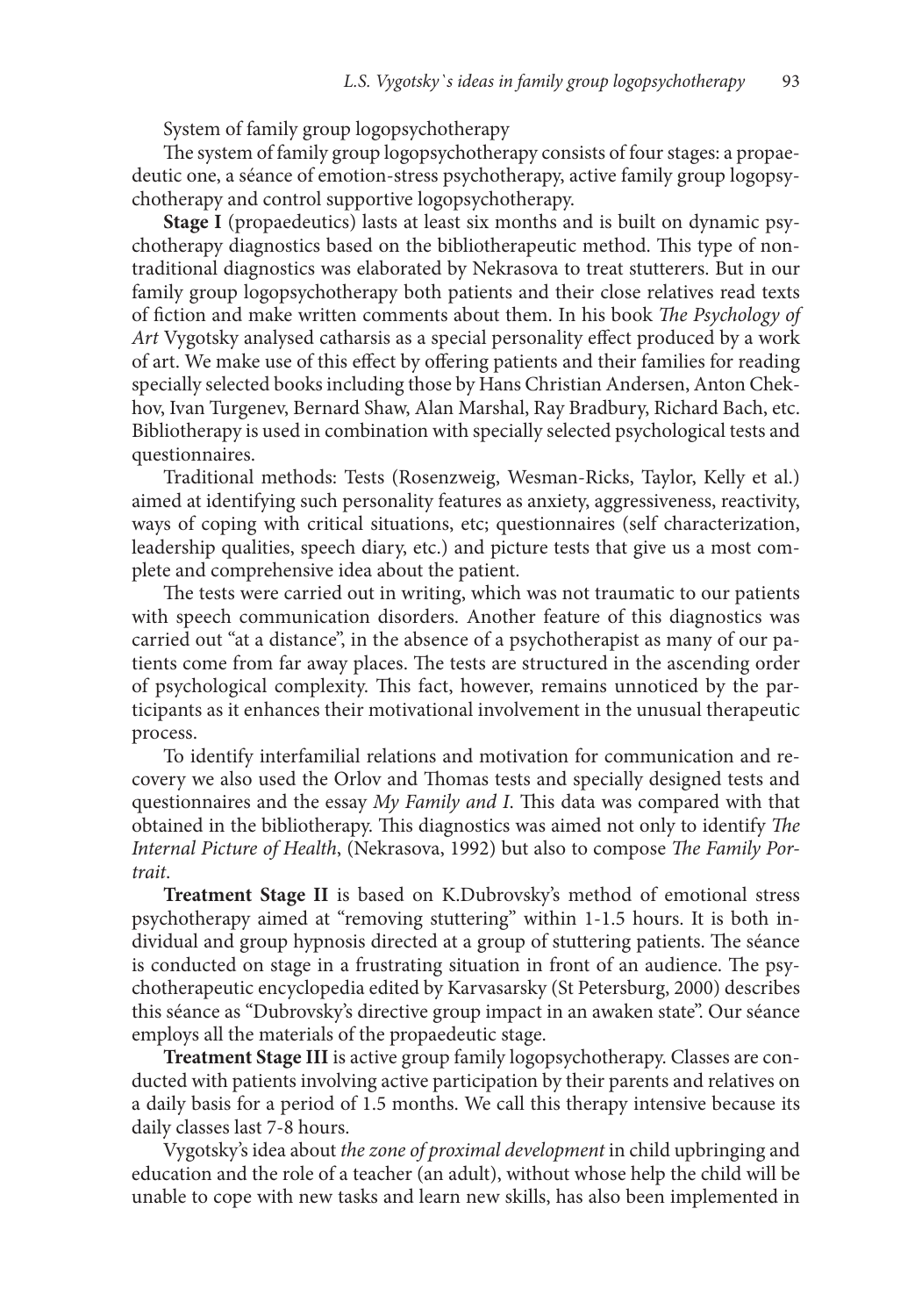Nekrasova's logopsychotherapeutic system. Here the stuttering-removal session is followed by learning a new, hitherto unknown pleophonic speech style which is impossible to master without the help of a professional - a team leader.

This stage also employs non-traditional treatment methods in group form:

**Bibliotherapy** is a method of treatment through guided reading. This technique is designed to perform a dual function of psychotherapy and diagnostics. It makes it possible to reveal each patient's uniqueness, and get a portrait of his personality not shaded by his disability.

**Kinesitherapy** is a method of treatment by movement. It is designed to produce an effect on the patient's condition and personality through working with his body. It is also called dynamic relaxation. One of speech psychotherapeutic techniques, kinesitherapy employs paradoxical respiratory gymnastics elaborated by the Strelnikov mother and daughter, Günther Ammon's humanely-structured dance therapy and special speech and movement exercises.

**Symbol therapy** is a method which uses healing symbols for treatment**.** It is a process of group communication via healing symbols, created by patients themselves Defining art as "a *social technology of feeling*" Vygotsky emphasized that it was created by society in order to influence an individual's emotional sphere through inherently specific "tools". He introduced the concept of "an aesthetic sign" as a cultural element. Unlike animals, humans see sign systems as a means of cultural development of their psyche, and among human psychic functions the sign-mediated one has the highest level of organization. Based on Vygotsky's thesis we can explain the fact that in her system of logopsychotherapy Nekrasova has made a great use of the symbol therapeutic method.

**Cinema therapy** employs the therapeutic potential of specially selected films (for more see below). Active use of film and video recordings and broad employment of these techniques in our groups allow us to speak about developing a new cinema therapeutic method as well as its diagnostic capabilities.

These non-traditional methods of overcoming disordered speech communication enable patients to realize their hypercompensation potential according to Adler's and Vygotsky's theories. Individual and group biblio-, kinesi-, symbol-, video-, and cinema therapies are also used for fixating and developing patients' artistic potential. The work results not only in the restoration of normal speech but also in the formation of good communication abilities and skills.

**Treatment stage IV** is a control and supportive logopsychotherapy provided six months after the main treatment course, it lasts two weeks and repeats, on an new higher level, the chief elements, techniques and methods of the group family speech psychotherapy. It also features traditional diagnostics (tests, individual and group reflection, etc.) and non-traditional diagnostic methods including biblio-, kinesi-, symbol, video- and cinema therapies in group form.

## *Motivational inclusion of stutterers and their relatives in social rehabilitation*

The main issue in social rehabilitation, as Vygotsky points out, is motivation. In his *Thought and Language* (1934) he emphasized the importance of studying motives that drive thought and those motives and emotions without which thought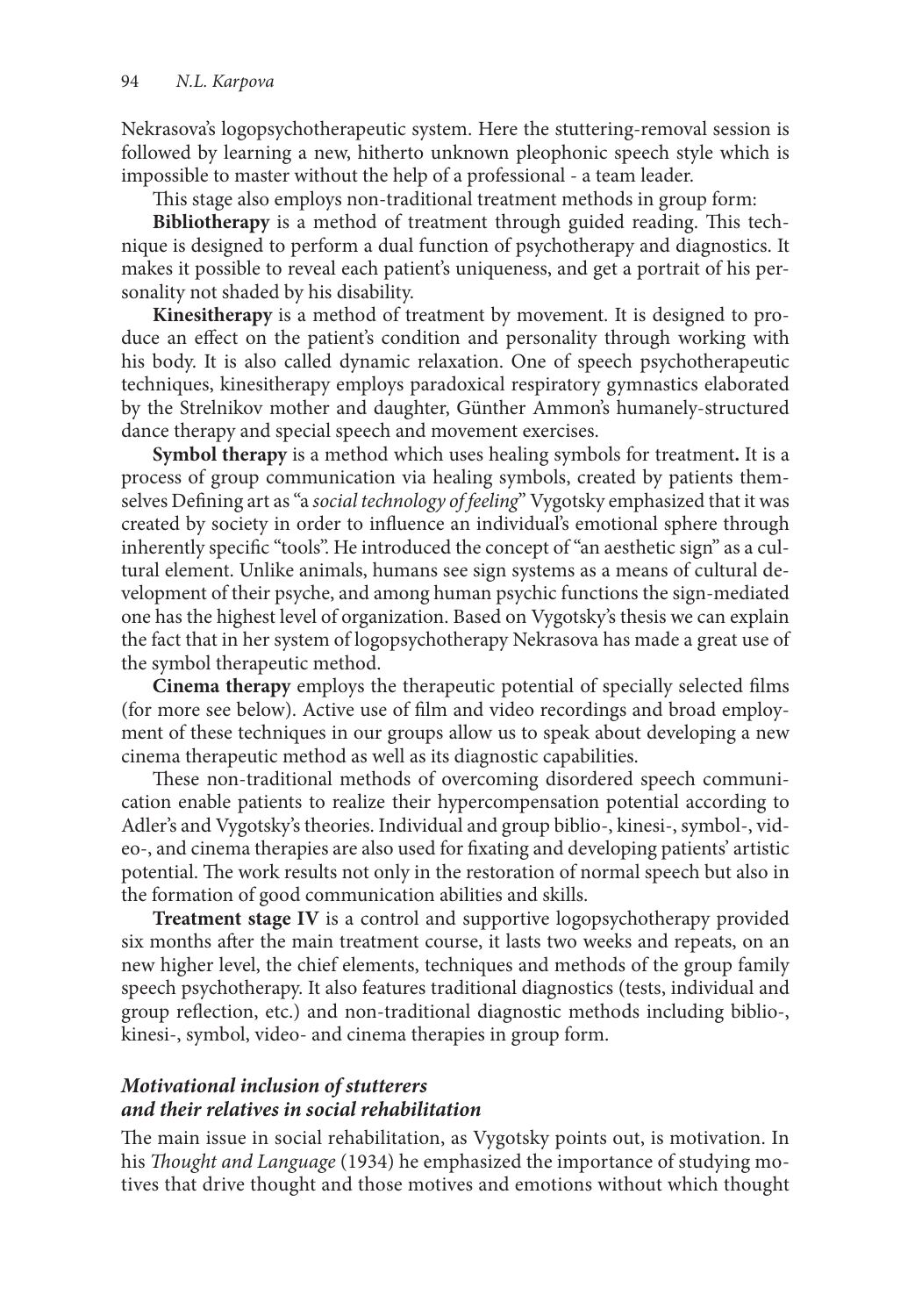cannot occur or evolve. Addressing the problem of effectively overcoming disordered verbal communication we examined motivational inclusion of stutterers and their families in all type of complex multidimensional social rehabilitation activities.

Practice shows the effectiveness of any personality transformations, be it in learning, training or remedial re-education (psychological correction or therapy), depends not so much on a student's, or client's or patient's IQ level, culture, or extent of the disease, and even not so much on the level of their abilities as on how much emotionally, intellectually and personally he is active and involved in the process.

In our study of the problem we arrived at a concept of motivational involvement in activity. We define motivational involvement as a special psychic state which characterizes a person`s involvement in the process of an activity.

Motivational involvement consists of four components: a) the degree of one's awareness of a motive; b) the force and sustainability of this motive; c) a person's actions to realize the motive; d) the emotional aspect of the motive. There are four levels of motivational involvement.

Table I showslevels and psychological structure of motivational involvement in the process of social rehabilitation (Karpova, 1998, 2003).

|              | Psychological structure             |                                                       |                                                                                                                                  |                                                                 |
|--------------|-------------------------------------|-------------------------------------------------------|----------------------------------------------------------------------------------------------------------------------------------|-----------------------------------------------------------------|
| Levels       | Degree of<br>awareness<br>of motive | Strength and<br>stability of motive                   | Actions to realize<br>motive                                                                                                     | Emotional aspect<br>of motive                                   |
| T            | Non-awareness                       | Amorphous<br>dissatisfaction and<br>desire for change | Absence of actions                                                                                                               | Positive, weak,<br>unstable.<br>short-lived,<br>field-dependent |
| $\mathbf{H}$ | Partial<br>awareness                | Unstable motivation<br>for change                     | Situational activity to<br>realize motive                                                                                        | Positive, unstable,<br>longer-lasting,<br>field-dependent       |
| Ш            | Clear awareness                     | Sustainable motive<br>for change                      | Active steps to<br>realize motive both<br>as part of specially<br>organized activity and<br>independently                        | Positive, stable,<br>long-lasting,<br>field-dependent           |
| $\bf{IV}$    | Clear and full<br>awareness         | Motive turns into a<br>compelling need for<br>change  | Active actions directed<br>at realizing the motive<br>both in the framework<br>of specially arranged<br>activities and beyond it | Positive, strong,<br>stable, long lasting,<br>field-independent |

**Table 1.** Levels and psychological structure of motivational involvement in the process of social rehabilitation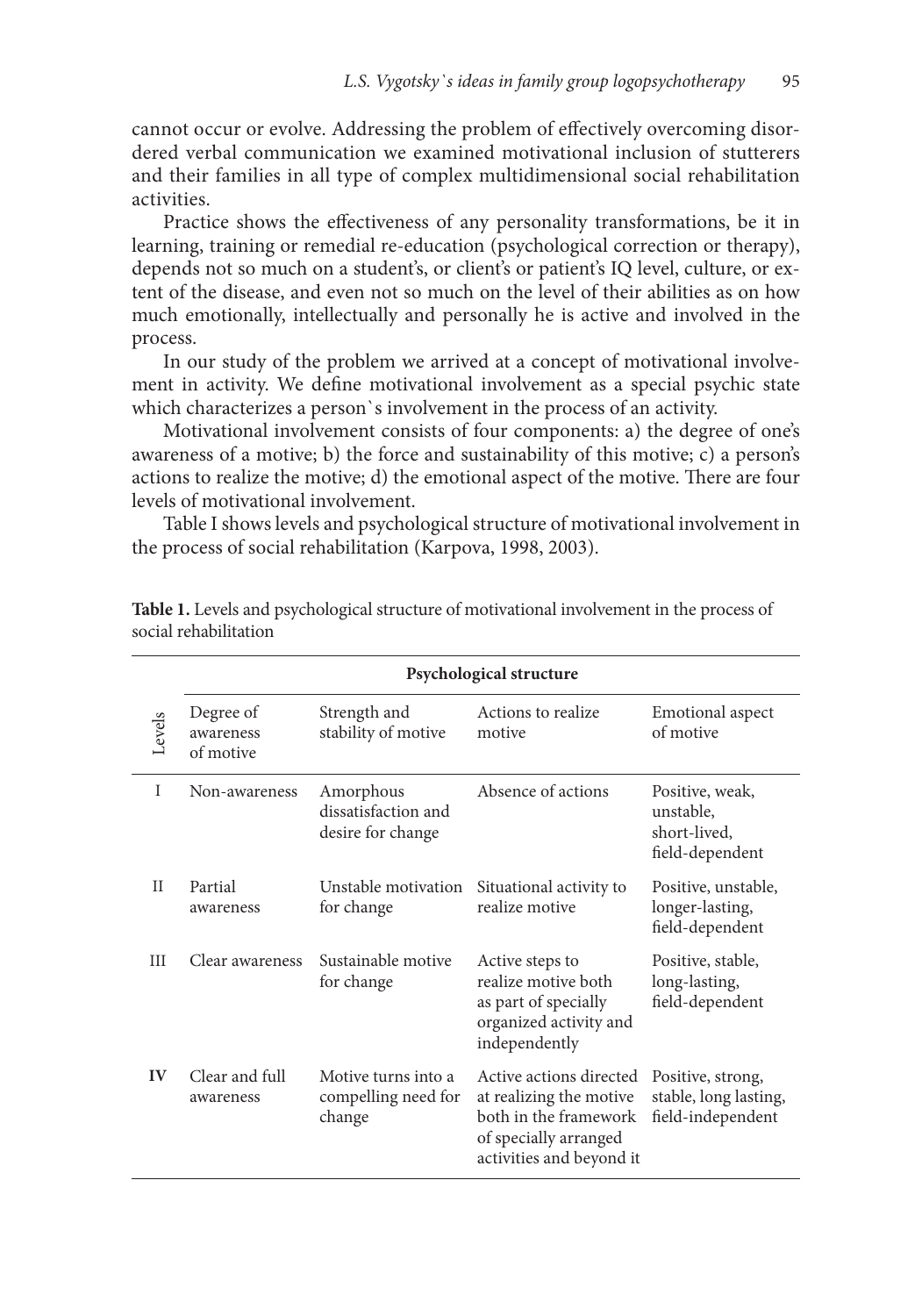The motivational involvement of the participants in the family logopsychotherapeutic groups was studied using a method of expert evaluations and Karpova's own method of motivational involvement assessment: the participants were to assess the level of their own motivational inclusion at each stage of social rehabilitation by using graphs where the vertical axis marked levels of motivational inclusion (0 - 4), and the horizontal one measured time (micro – and macro-) it took to pass each of the four stages.

Table 2 provides comparative results of a study we conducted among patients and their relatives at the propaedeutic stage of social rehabilitation (This study was carried out in groups of family logopsychotherapy in 1993-1997. The results and description of the methods used have been presented and published in the Doctor's thesis (Karpova, 1997, 1998, 2003)).

| Number of patients: 66<br>Involvement |        | Parents and relatives: 64 families<br>Involvement |
|---------------------------------------|--------|---------------------------------------------------|
| <b>HIGH</b>                           | High   | 30 (45.5%)                                        |
| 45 people (68.2%)                     | Medium | 10 (15.2%)                                        |
|                                       | Low    | $2(3.0\%)$                                        |
|                                       | N/A    | 3 (4.5%) 2 of them from orphanages                |
| <b>MEDIUM</b>                         | High   | $5(7.6\%)$                                        |
| 18 people (27.3%)                     | Medium | 7(10.7%)                                          |
|                                       | Low    | $3(4.5\%)$                                        |
|                                       | N/A    | $3(4.5\%)$                                        |
| LOW                                   | High   | $0(0\%)$                                          |
| 3 people (4.5%)                       | Medium | $1(1.5\%)$                                        |
|                                       | Llow   | 1(1.5%)                                           |
|                                       | N/A    | 1(1.5%)                                           |

**Table 2.** Comparative results of patients' and their relatives' involvement in propaedeutic stage

High involvement indicates fulfillment of all or more than 50 % of the tasks given. As can be seen in Table 2, over 70% of the patients registered high motivational involvement. All of them overcame their impediment with best results. Importantly enough, only 30-40% of the patients have stable results, however, all of them also demonstrated high motivational involvement at every stage of social rehabilitation.

# *Mechanisms of forming motivational involvement in social rehabilitation*

Our continuous efforts to investigate and understand how patients and members of their close circle form high motivational involvement in a social rehabilitation process have made it possible to single out and describe some psychological mechanisms for formation of motivational involvement in a speech psychotherapeutic process.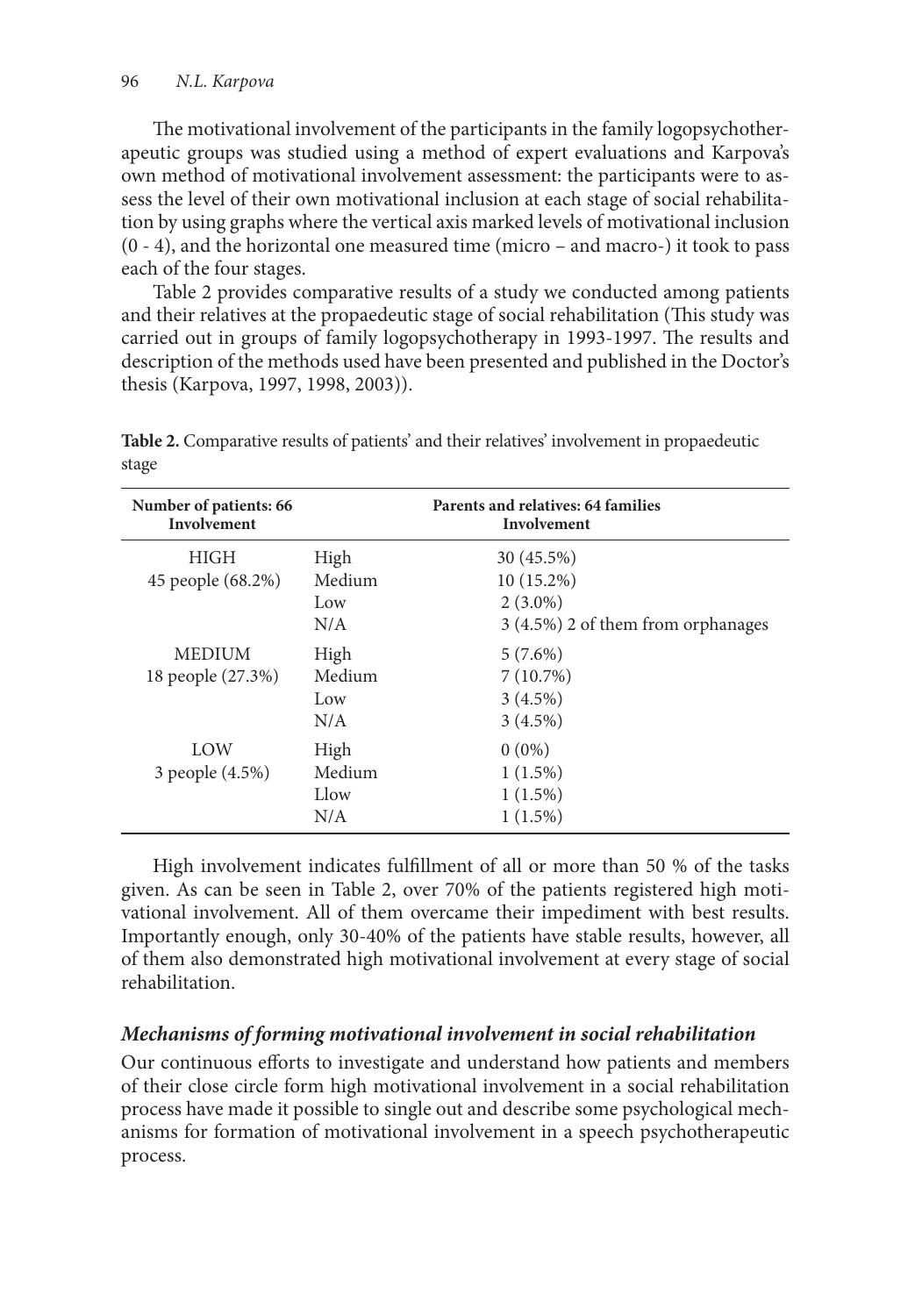1) *A co-participation mechanism*. We examined the specifics of this mechanism at different stages of social rehabilitation and demonstrated ways of creating "a coparticipation environment", enabling each participant to attain a high motivational involvement and to concentrate their efforts on self-improvement. A.S. Makarenko was a master at creating such "a co-participation environment".

2) *Adequacy Mechanism*. A mechanism of adequate attitude towards one's impairment (shortcomings). The problem of a person's attitude toward one's impediment was analyzed from the point of view of motivational inclusiveness formation based on child-parent relations in stutterers' families. This is a most fundamental issue and is traditionally examined by psychologists as a level of aspiration and self-estimation, inadequacy affect and, in broader terms, at a level of self-concept formation. In social rehabilitation the formation of an adequate attitude helps attain a high level of self-rehabilitation.

3) Mechanism of forming an aspiration for "an ideal ego". We have identified it based on the A.Bodalev's thesis about the potentials difference between "the ideal" and " the casual" egos. If he lives his life at his "casual ego" level a person leaves much of his potential untapped. During his treatment the patient overcomes his "casual ego" and seeks to attain an ideal "super-ego" devoid of his handicap.

4) Mechanism of embodying one's goals in an ideal image. As a regulator of a state, the role of an image in an activity has been investigated in psychology by D.A. Oshanin, N.D. Zavalova, V.A. Ponomarenko et al. Family group speech psychotherapy singles out three main functions of an ideal image: a) an image as a regulator of a state; b) an image as "an initiator" of development; c) an image as a factor creating a common "semantic field" both for patients and their relatives. The propaedeutic stage creates a special imagerial world in patients by using main characters from bibliotherapeutic books and thus promoting their speech and communicative progress. The patients traverse a path from Andersen's *Ugly Duckling* to R. Bach's *Jonathan Livingston Seagull*.

#### *Problems of intragenic activity*

We consider motivational involvement to be a source of a person's intragenic (inner) activity**.** The analysis of motivational involvement as a "tiny cell" of intragenic activity has shown ways of forming a common semantic field for patients and their relatives as a major direction in the formation of motivational involvement in the social rehabilitation process. Our research team has determined several types of intrageniс activity enabling it to propose a general classification of the strategies for its formation in patients. Three strategy types have been singled out:  $1$  — semantic, 2 — psychotherapeutic, 3 — specific methodological.

#### *On social rehabilitation in general*

After one of her visits to our group the famous theatre critic and theatrologist N. Krymova said: You have a theatre, too, but it's a special one. Here dramatics, stage direction and acting occur simultaneously". We highly appreciate the Master's concise and precise definition.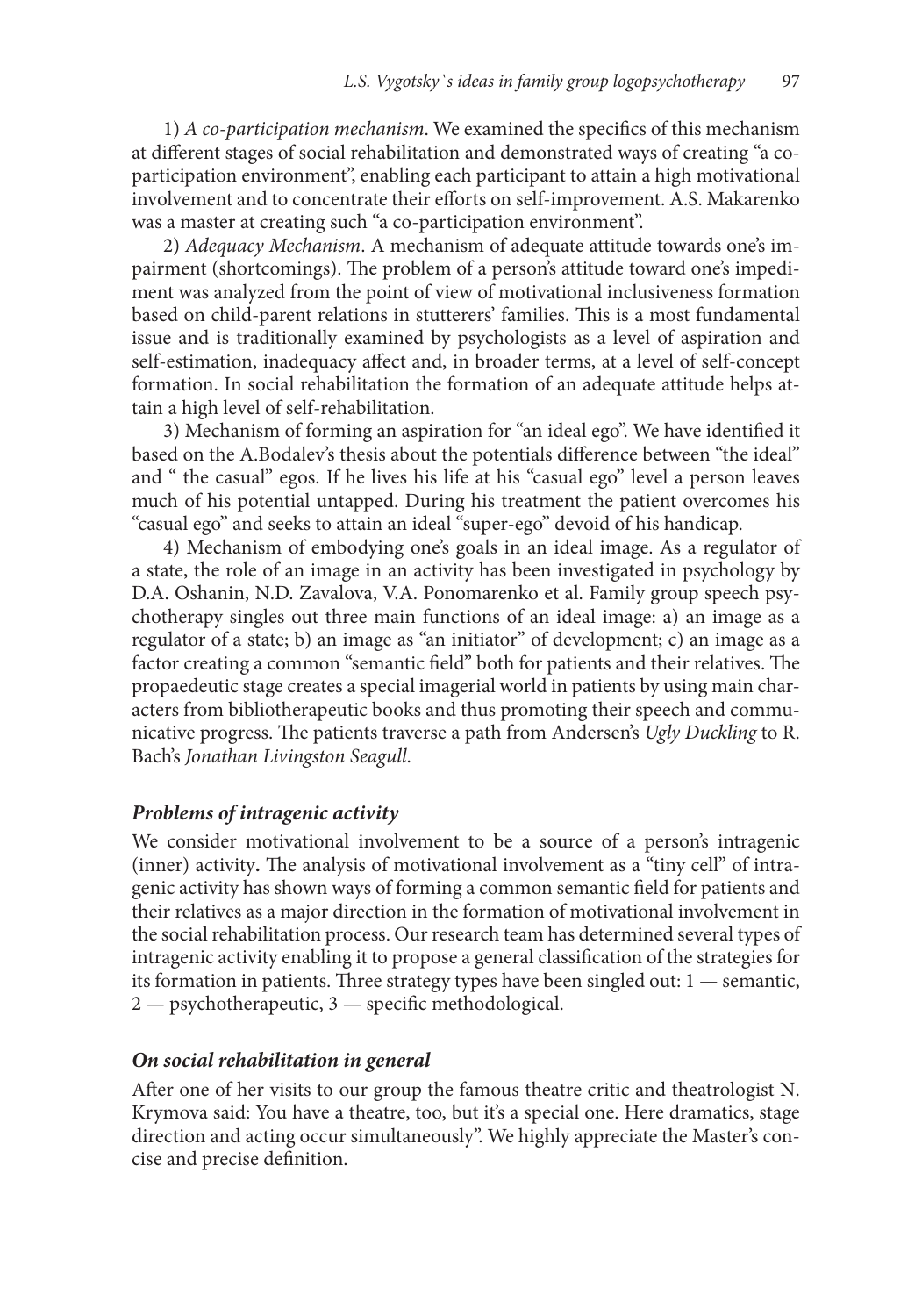Similarly to using specially selected books in bibliotherapy we tap the therapeutic potential of specially selected films. In the first place, they are scientific documentaries describing our method: *Human Abilities Unlimited* (1986), directed by A. Shuvikov, and *Human Abilities Unlimited – 2, or 15 Years Later* (2001), directed by A. Shuvikov. The first film received a Grand Prix at a documentary film festival in Pоlezo (France) in 1987.

Today we are very happy to use the wonderful film *The King`s Speech* (2010), directed by Tom Hooper. This film is also based on real facts and may serve as a good illustration of Vygotsky's theory of social rehabilitation and hypercompensation. Albert, Duke of York, suffered from a grave form of stuttering. With the help of a former actor called Lionel Logue and his paradoxical methods the Duke overcame his stutter. Another important thing is that Albert`s wife took an active part in his recovery. When he became King George VI, he made great public speeches. This is a good example of hypercompensatoin. Logue's methods seem very similar to ours.

We have worked with more than 70 groups of family speech psychotherapy in different cities from Moscow, Taganrog, and Samara to Vladivostok and the results have borne out the effectiveness of this system of social rehabilitation. These methods of family logopsychotherapy are not only beneficial in extreme cases of communication disorders of the stuttering type, they also serve as a model for optimizing effective communication between parent and child, doctor and patient, teacher and pupil, professor and student.

While considering stuttering as a model of a systemic disorder in speech communication we also regard the process of social rehabilitation of patients with this handicap as a model of restoring full-fledged dialog communication, a model for transforming an ailing, unsteady, communicatively limited personality into a healthy, sociable, stress-resistant and socially active one.

# **Conclusion**

In conclusion, as emphasized by every scholar who studies Lev Vygotsky's works, none of the world's eminent psychologists has been able to enrich his science in a more profound and versatile way than Vygotsky did in his short 37 year long life. And we would like to thank the organizers of this wonderful International Conference, which has for many years been bringing together scientists from different countries, and thus preserving and enhancing the memory of our illustrious compatriot whose scientific discoveries are now an integral part of the world heritage.

## **References**

- 22nd World Congress of the International Association of Logopedics and Phoniatrics. (1992). Hannover.
- Bibliopsychology and Bibliotherapy (2005). N.S. Leytes, N.L. Karpova & O.L. Kabachek (Eds.). Moscow: Shkolnaya biblioteka.
- Bratus, B. S. (2013). "Word" and "Deed": the history of scientific relations of A.N. Leontiev and L.S. Vygotsky. *National Psychological Journal, 1*(9), 18–24.